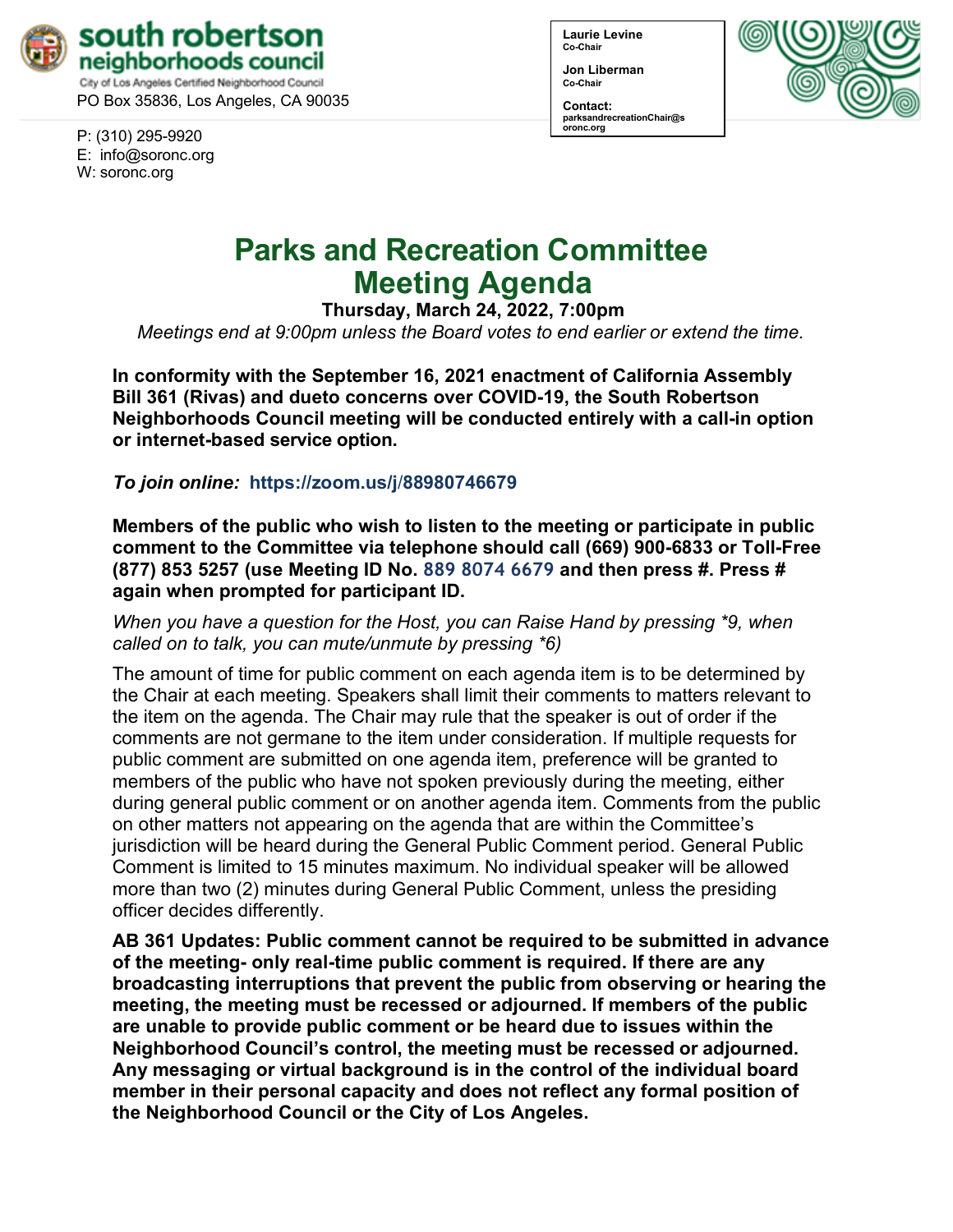## **1. Call to Order**

## **2. Pledge of Allegiance**

### **3. Roll Call**

a. Current Committee Members: Barry Levine, Jon Liberman, Laurie Levine

## **4. General Public Comment**

## **5. Brief Committee Announcements**

- a. Items for Future Parks and Recreation Committee Agendas
- b. Other Brief Committee Announcements

## **6. Approval of Minutes for 1/27/22 meeting**

**7. Unfinished Business [None]**

## **8. New Business**

- a. Discussion regarding planning for opening of Robertson Recreation Center and dedication of the Brooke Powers Wilson Memorial Square. [ This could involve possible action to implement items being discussed.]
	- i. Who do we want to invite?
	- ii.a. Items to be covered in the program.
	- .b. Speakers to be invited
	- iii. Outreach for event.
	- iv. Refreshments to be provided?
- b. Discussion and possible action on a survey of Soro stakeholders about possible use of vacant city property adjacent to Irving Schacter Park.

## **9. Adjournment**

*Note: Public comment will be taken for each item where there is discussion and possible action. Public comment and/or participation may occur on other items at the discretion of the Chair. Please note that under the Brown Act, the Committee is prevented from acting on matters brought to its attention during the General Public Comment period; however, the issue may become the subject of a future meeting. In the interest of addressing all items on the agenda, time limits for individual comments and discussion may be set at the discretion of the Chair.*

### **Notice to Paid Representatives-**

If you are compensated to monitor, attend or speak at this meeting, City Law may require you to register as a lobbyist and report your activity. See Los Angeles Municipal Code Section 48.01 et seq. More information is available at ethics.lacity.org/lobbying. For assistance, please contact the Ethics Commission at (213) 978-1960 or [ethics.commission@lacity.org.](mailto:ethics.commission@lacity.org)